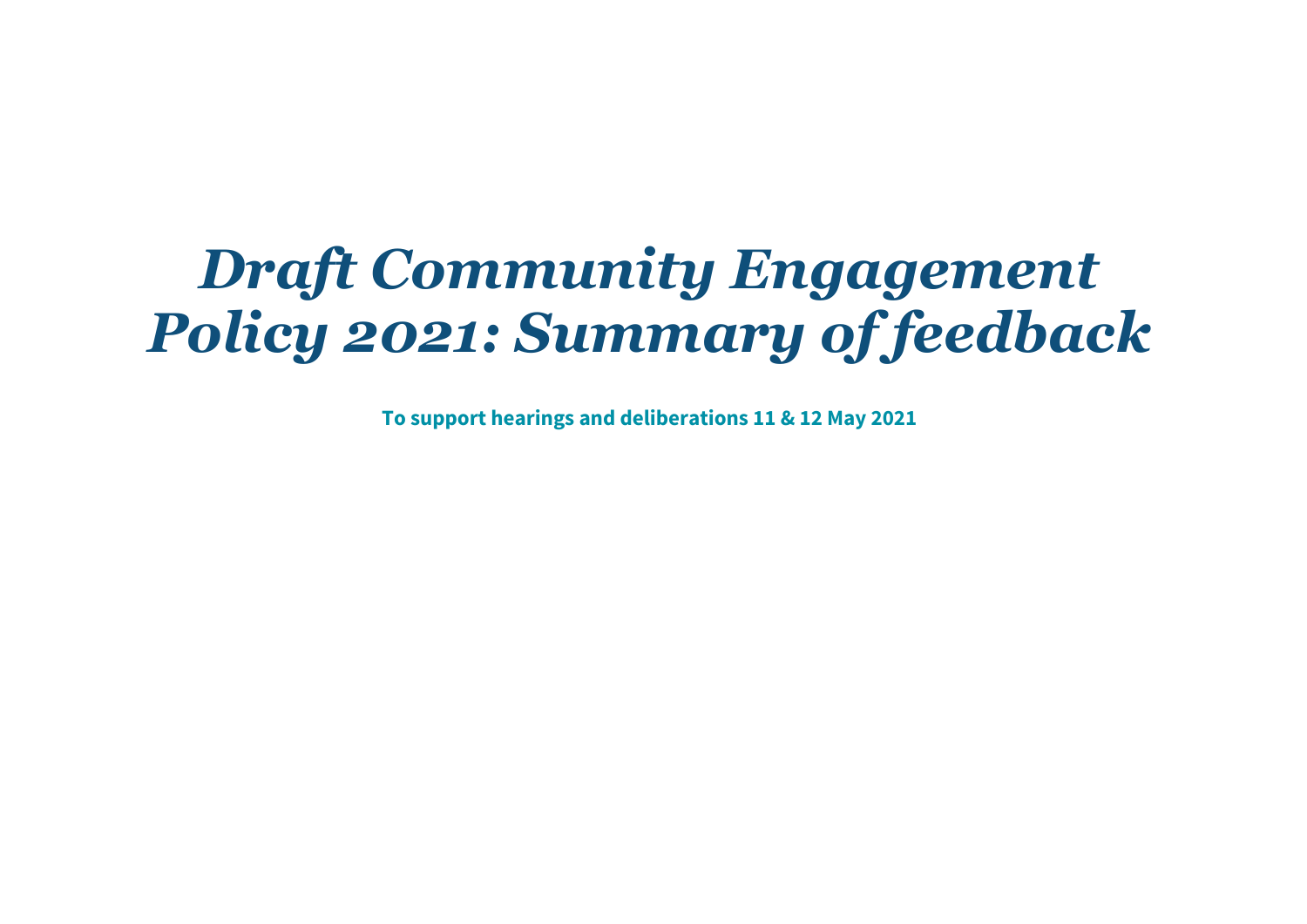## <span id="page-1-0"></span>**Table of contents**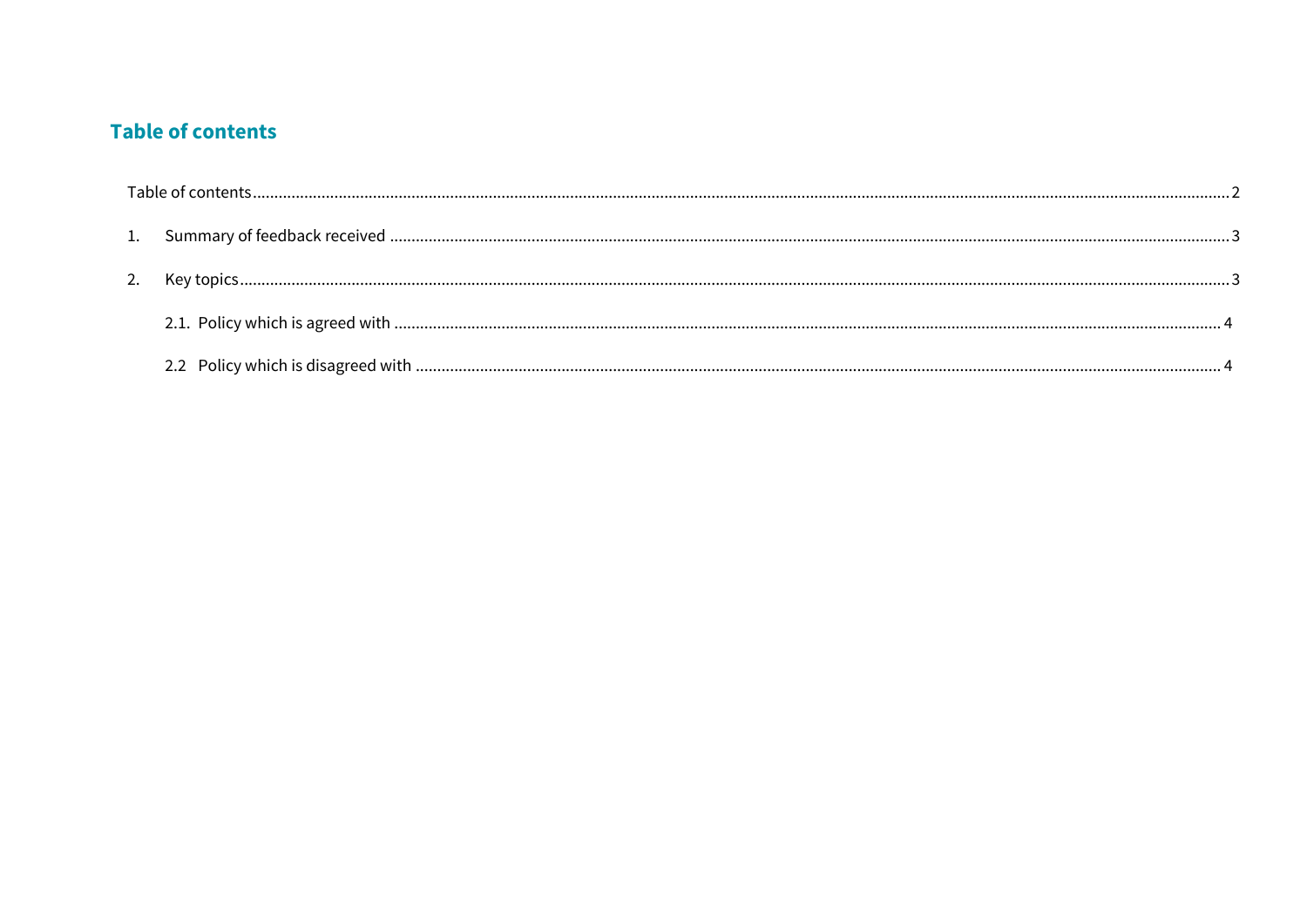## <span id="page-2-0"></span>**1. Summary of feedback received**

Public consultation on the draft Community Engagement Policy 2021 was undertaken from 19 March to 19 April 2021. Three submissions were received on time. There were no late submissions.

One submitter indicated they wanted to be heard on their submission form

## <span id="page-2-1"></span>**2. Key topics**

Submitters were asked whether they supported the policy as presented.

| <b>Option</b>                               | <b>Number of responses</b> |
|---------------------------------------------|----------------------------|
| Yes – support the policy as presented       |                            |
| No – do not support the policy as presented |                            |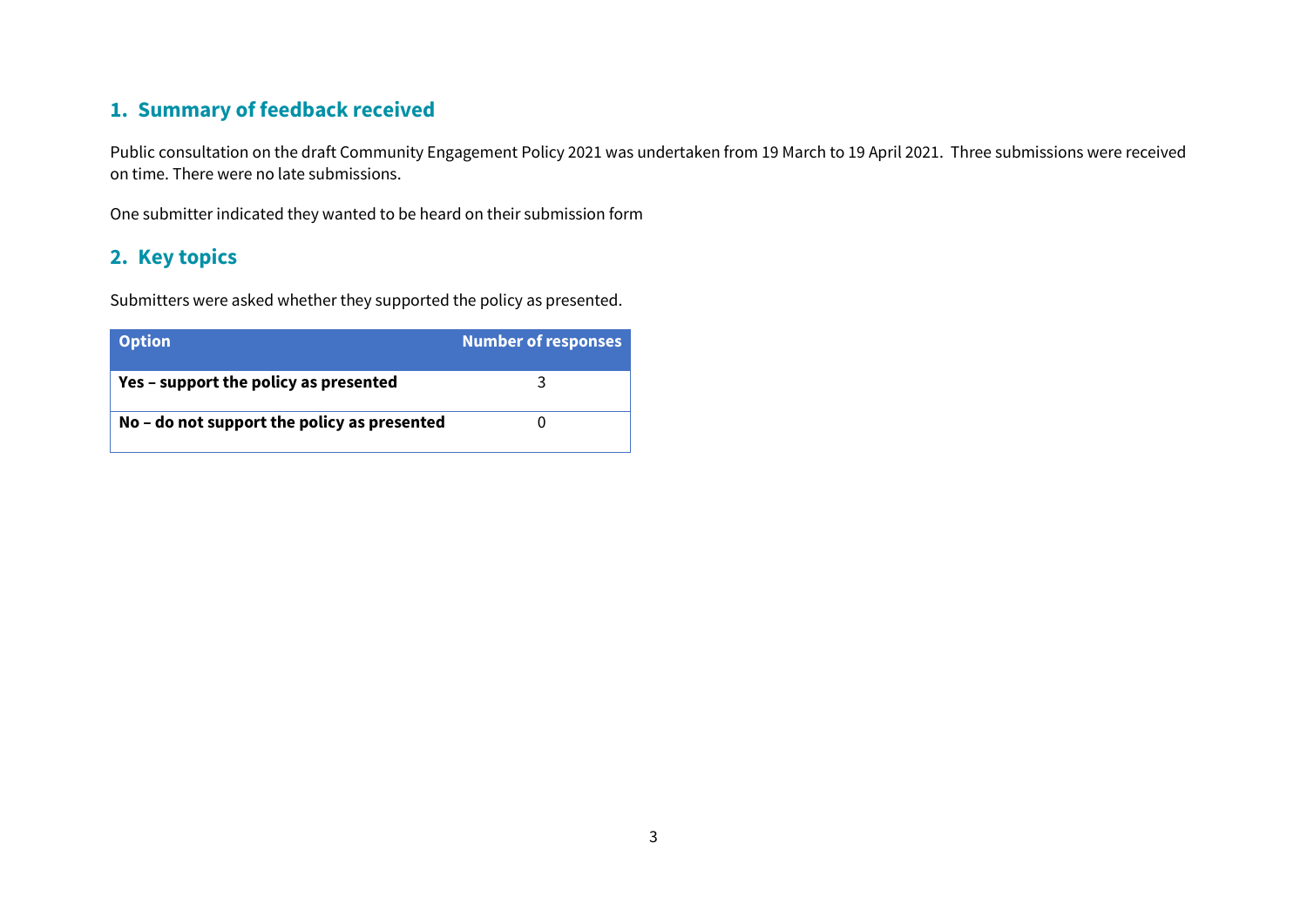Submitters were also asked which parts of the policy they agreed with and which parts they disagreed with.

### <span id="page-3-0"></span>**2.1.Policy which is agreed with**

| <b>Submitter</b><br>name | <b>Page number Summary</b> |                                                                                                                                                                                                                               | <b>Staff comments</b> |
|--------------------------|----------------------------|-------------------------------------------------------------------------------------------------------------------------------------------------------------------------------------------------------------------------------|-----------------------|
| Eason, Ed                |                            | Submitter agrees with:<br>• Supports policy as presented<br>• Agrees with plain English and less jargon<br>• Engagement needs to be more user friendly                                                                        | Noted                 |
| Price, Selwyn            | $\overline{2}$             | Submitter agrees with<br>• Supports policy as presented<br>• Use of Te Reo<br>• Recognition of Maori as mana whenua<br>• Recognition of Hakatere Marae Komiti                                                                 | Noted                 |
| <b>White, Kate</b>       | 3                          | Submitter agrees with:<br>• Supports policy as presented<br>• the use of Te Reo in the document<br>• explanations on pages 12-14 (significance criteria,<br>significance thresholds and significance and<br>engagement scale) | Noted                 |

### <span id="page-3-1"></span>**2.2 Policy which is disagreed with**

| <b>Submitter</b><br>name | Page<br>number | <b>Summary</b>                                                                                                            | <b>Staff comments</b>                                                                                                                                                                              |
|--------------------------|----------------|---------------------------------------------------------------------------------------------------------------------------|----------------------------------------------------------------------------------------------------------------------------------------------------------------------------------------------------|
| Eason, Ed                |                | Submitter disagrees with:<br>• Does not think Te Reo translation is necessary and creates a<br>divide between communities | Noted. While some believe that including a Te Reo translation<br>creates a divide, others believe that not including a Te Reo<br>translation creates a divide. It makes sense for this translation |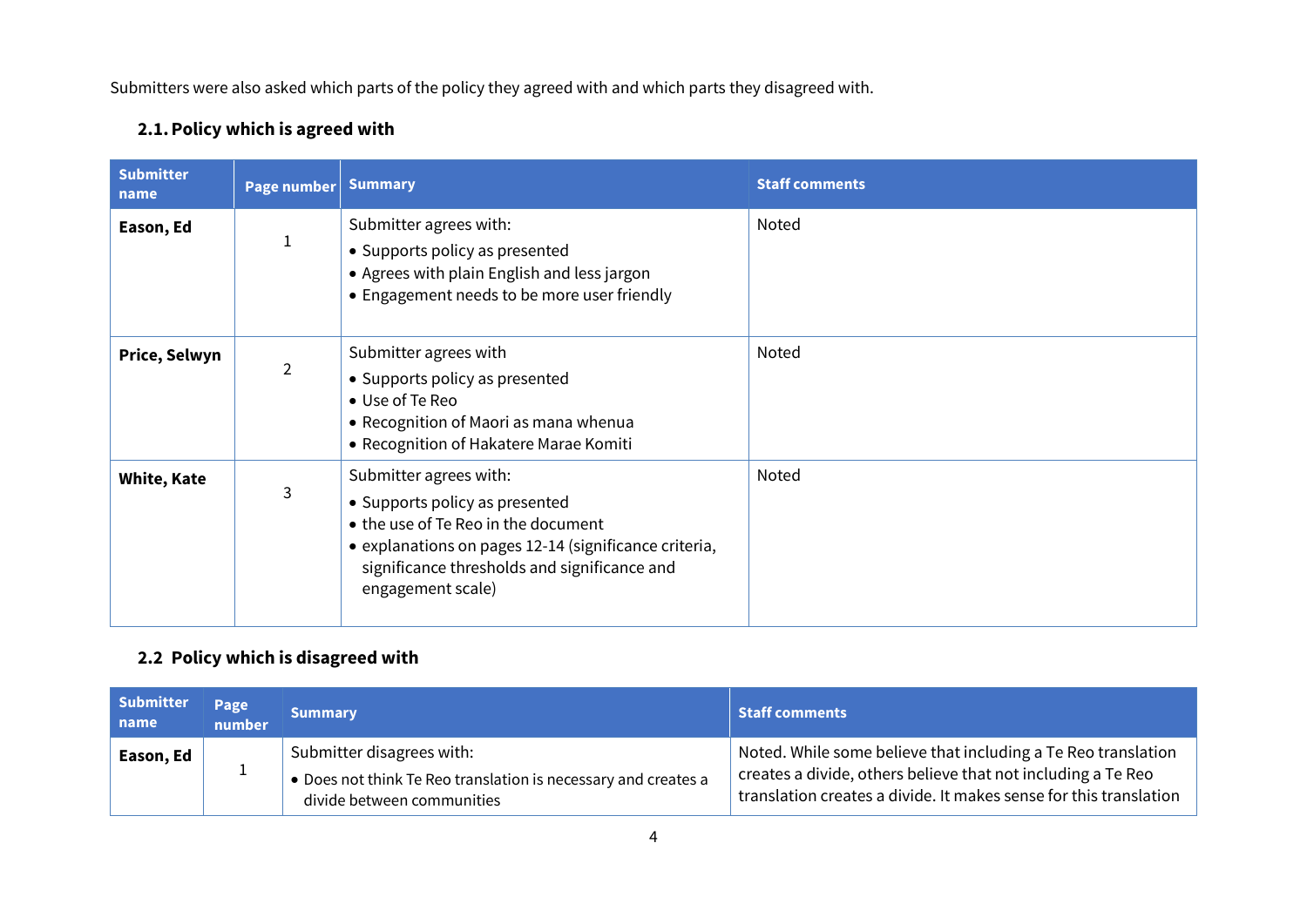| <b>Submitter</b><br>name | Page<br>number | <b>Summary</b>                                                                                                                                                                                                                                                                                                                                                | <b>Staff comments</b>                                                                                                                                                                                                                                                                                                                                                                                                                                                                                                                                                                                                                                      |
|--------------------------|----------------|---------------------------------------------------------------------------------------------------------------------------------------------------------------------------------------------------------------------------------------------------------------------------------------------------------------------------------------------------------------|------------------------------------------------------------------------------------------------------------------------------------------------------------------------------------------------------------------------------------------------------------------------------------------------------------------------------------------------------------------------------------------------------------------------------------------------------------------------------------------------------------------------------------------------------------------------------------------------------------------------------------------------------------|
|                          |                |                                                                                                                                                                                                                                                                                                                                                               | to be included, as this section of the policy directly relates to<br>mana whenua.                                                                                                                                                                                                                                                                                                                                                                                                                                                                                                                                                                          |
| Price,<br>Selwyn         | $\overline{2}$ | Submitter disagrees with<br>• No mention being made of other ethnic groups and how<br>Council proposes to engage with them<br>. PDF on Council's website does not display most of the<br>figures fully<br>• Trigger points for drinking water, wastewater and<br>transportation<br>• policy implications for "Front page test" and the "Social<br>media test" | Section 2.10 addresses how Council will engage with diverse<br>communities. Ethnicity is one important aspect of diversity<br>and this is specifically acknowledged in Section 2.10. We have<br>not listed specific ethnicities in the policy in order to be as<br>inclusive as possible. The 2018 census records that people<br>living in Ashburton district included people born in 39 different<br>countries overseas including countries in Africa, Asia, the<br>British Isles, Europe, Latin America, the Middle East, North<br>America and the Pacific.                                                                                              |
|                          |                |                                                                                                                                                                                                                                                                                                                                                               | The issue with the PDF of the Policy was not picked up until<br>after submissions closed, and officers apologise for this.<br>However the full policy was also included in the consultation<br>document therefore these figures were still available to view.<br>Officers note that the policy treats water, wastewater and<br>transportation assets as a whole for the purposes of defining<br>strategic assets. This prevents Council from having to do an<br>LTP amendment if it opted to close a short length of road or<br>other minor work. Under reasonable application of the policy,<br>transfer of large parts of any of those networks would be |
|                          |                |                                                                                                                                                                                                                                                                                                                                                               | expected to require consultation.<br>The 'front page test' and the reference to social media are in<br>the assessment criteria table alongside part 4.5 of the Policy.<br>These references are included to give an indication to the<br>community and guidance for officers about the sort of<br>information to be considered when making judgements about<br>community interest when determining significance. In the final<br>analysis, this is one of seven criteria and the score from all<br>seven criteria, weighted against fit with officers' "assessment<br>in the round" is the decisive factor.                                                 |